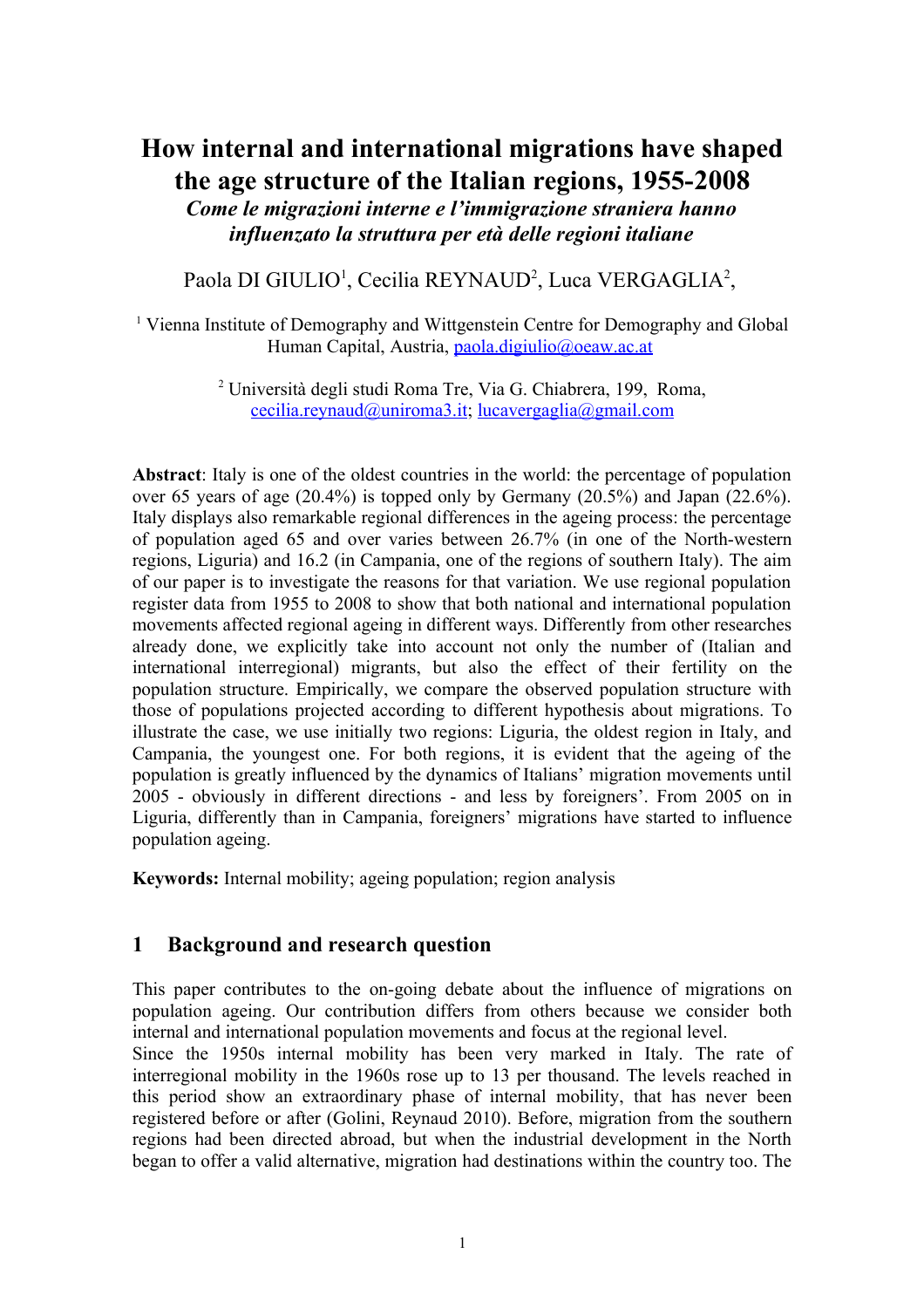North-West attracted very significant migratory flows. These years seem to show an extremely dynamic picture with mobility as one of the fundamental and growing components, to the point that it substantially modified the distribution of the population across the country, defining and consolidating the growing North-South dichotomy and tracing the fundamental lines of the models of settlement that exist up to this day/up until now. So at the 2001 census a very large number of Italians are found in a region different from their birth region.

On the other hand, from the 1970s Italy became a destination country for young people coming from Africa and Eastern Europe (mainly looking for a job) and then from many countries in the world, so foreigner population spread on the Italian territory. Foreign population is different in absolute and percentage values in the Italian regions. At the beginning, the foreign population was prevalently found in the south of Italy, above all in Sicily and in Apulia, then Rome, Milan and the big cities in the north of the country became the main attractive areas.

These very dynamic flows, both nowadays and in the past, have changed the structure of the population in the Italian regions (Gesano, Strozza, 2011). As it happens also for other demographic characteristics, Italy displays remarkable regional differences in the ageing process: the percentage of population aged 65 and over varies between 26.7% (in one of the North-western regions, Liguria) and 16.2% (in Campania, one of the regions of southern Italy). Our research goal is to identify the impact of immigration as a whole, first, and then to quantify the weight of foreign immigration in respect to the interregional migration of Italians on the ageing process of the Italian regions.

## **2 Data and methods**

We use data stemming from the population register (anagrafe), both for the regional resident population by single age and sex, and for the population movements at regional level (internal and international, by nationality) by 5-years-age groups and sex. As far as the interregional and international population movements by nationality sex and age are concerned, we have access to the detailed data by Istat, for the period 1980-2008.

Fertility data by age of the mother, region and year (1955-2008) are provided by Istat, as well. Concerning survival probability, for the period 1974 to 2008 we use the annual regional period life tables by sex and single age, Istat; for the period from 1955 to 1973 we use the abridged regional period life tables.

We follow the method proposed by Philipov and Schuster (method 2, 2010) with the aim to compare the age structure of the observed regional resident population for each sex separately and for each year, with that of fictitious populations, each of them computed under different assumptions. We compare the observed population with a 1) projected native population closed to all forms of population movements, and a 2) projected population where only the movements of Italians are allowed (both international and interregional). The model is applied for each Italian region, separately by sex and by age, starting from 1955 until year 2008.

The projected native population (1) is the result of the projection of the resident population on 1.1.1955 until the year 2008 using observed probability of surviving and "native" fertility rates and keeping it close to in and out migration, both of Italians and foreigners. In detail: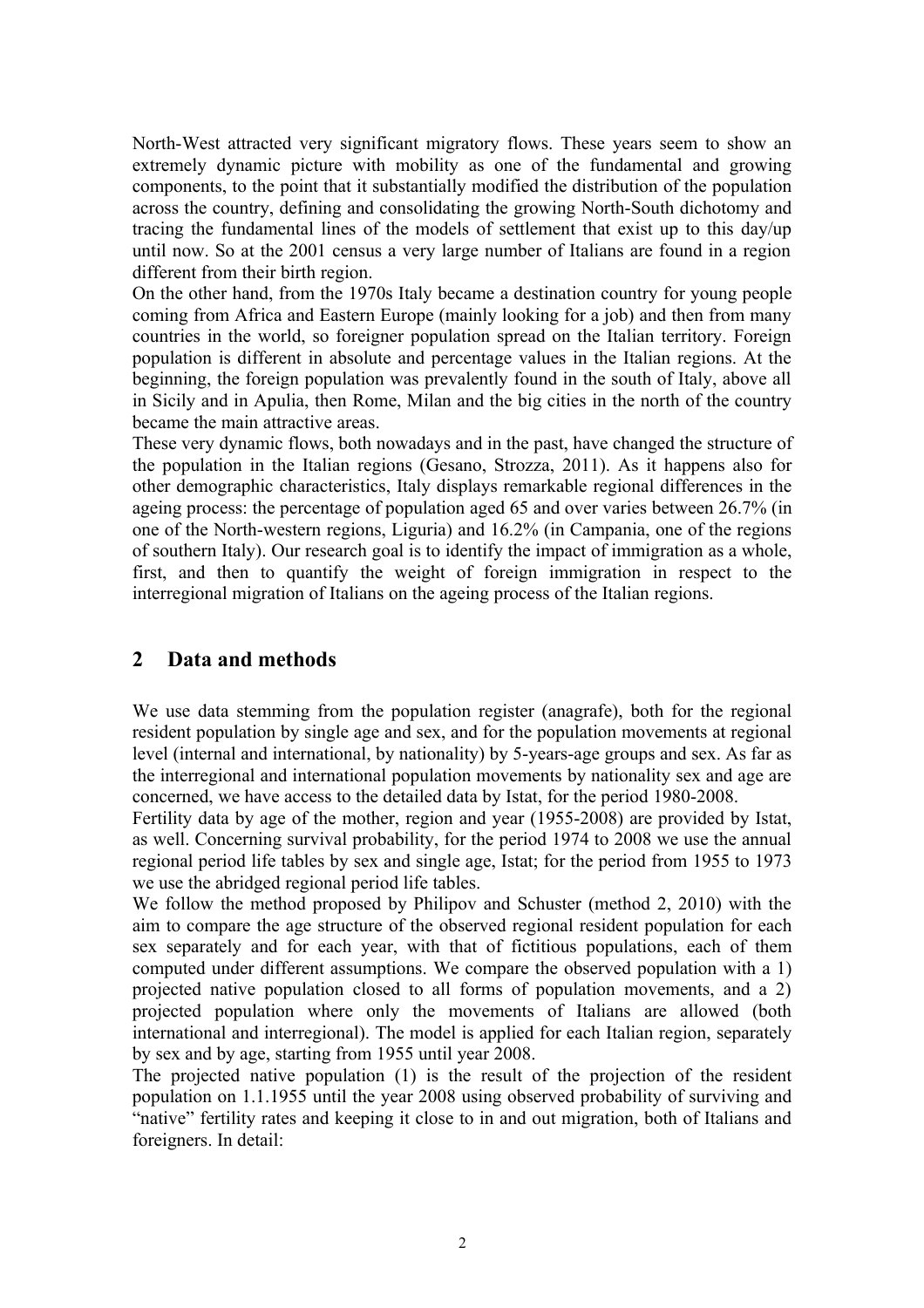#### $P_{i(x+1)(t+1)}=P_{i(x)(t)}p_{(x/x+1)}$ ;  $P_{i(0)(t+1)}=N_{i(t)}p_{(N/0)}$

where P is the population, N is the births, i is the region, x is the age, t is the year,  $p_{(x/x+1)}$ is the survival probability between age x and age  $x+1$  and  $p_{(N/0)}$  is the survival probability at age 1.

The projected population with Italian flows (2), is the projected natives population as in (1) modified by adding, for each year, net migration by age of Italians:

$$
P_{i(x+1)(t+1)} = P_{i(x)(t)} p_{(x/x+1)} + NMITAx_{(t)} \; ; \; P_{i(0)(t+1)} = N_{i(t)} p_{(N/0)} + NMITA_{0(t)}
$$

Where NMITA $x_{(t)}$  is the net migration of Italian nationals of the given region. Each year, the in-migrants contribute to the natural movement of the regional population. We assume that in-migrants assume immediately at their arrival the fertility and mortality schedule of the region of arrival.

In this paper we use the traditional ageing indicator that compares the share of people 65+ with the total population. We will consider the use of different indicators or of the promising "population replacement" approach (Billari and Dalla Zuanna, 2011) for further applications.

#### **3 Results**

We underline that the projected populations include not only, for each year, the net number of migrants, but also their following natural dynamics. Therefore, for each year we observe the "cumulated" effect of internal and international migrations on ageing. For each region we compare the projected populations with the observed population: if the projected population is older than the observed one this means that there was a tendency to attract (young) migrants; if the opposite is true the region had a tendency to lose (young) migrants, in both cases irrespective of the nationality (Italian or foreigner). In all the regions and for both sexes the proportion of population aged 65+ increases remarkably since 1955, with women being constantly more aged than men, as expected. In 2008 Liguria and Campania are at the two opposite places of the ageing scale in Italy: the maximum observed proportion of over 65 is already 30.2% and 23.0% (Liguria, respectively women and men) and the minimum is 17.7% and 13.5% (Campania, respectively women and men). In this section, we focus our comments on the results concerning these two regions. In Liguria, differently from Campania, the ageing dynamics is different for males and females. For females, it is clear that the ageing of the population could be more pronounced if there were no movements at all (the continuous line is continuously lower than the dashed line). From 2005 the flux of young foreigner female migrants is strong enough to produce a younger population structure (difference between the continuous line and the balloon dashed line). For males no effect of migrations is visible on the ageing of the population until 2005, and as for women there is an effect of the international migration only from 2005 (fig. 1). The results point to the fact that for some Northern regions migrations have influenced to a certain extent the population structure by age: migrations are not solving the issue of aging but they are helping to manage its consequences. Other authors have underlined that in Veneto, for example, immigration has "perfectly" replaced missing births. (Billari, Dalla Zuanna, 2011).